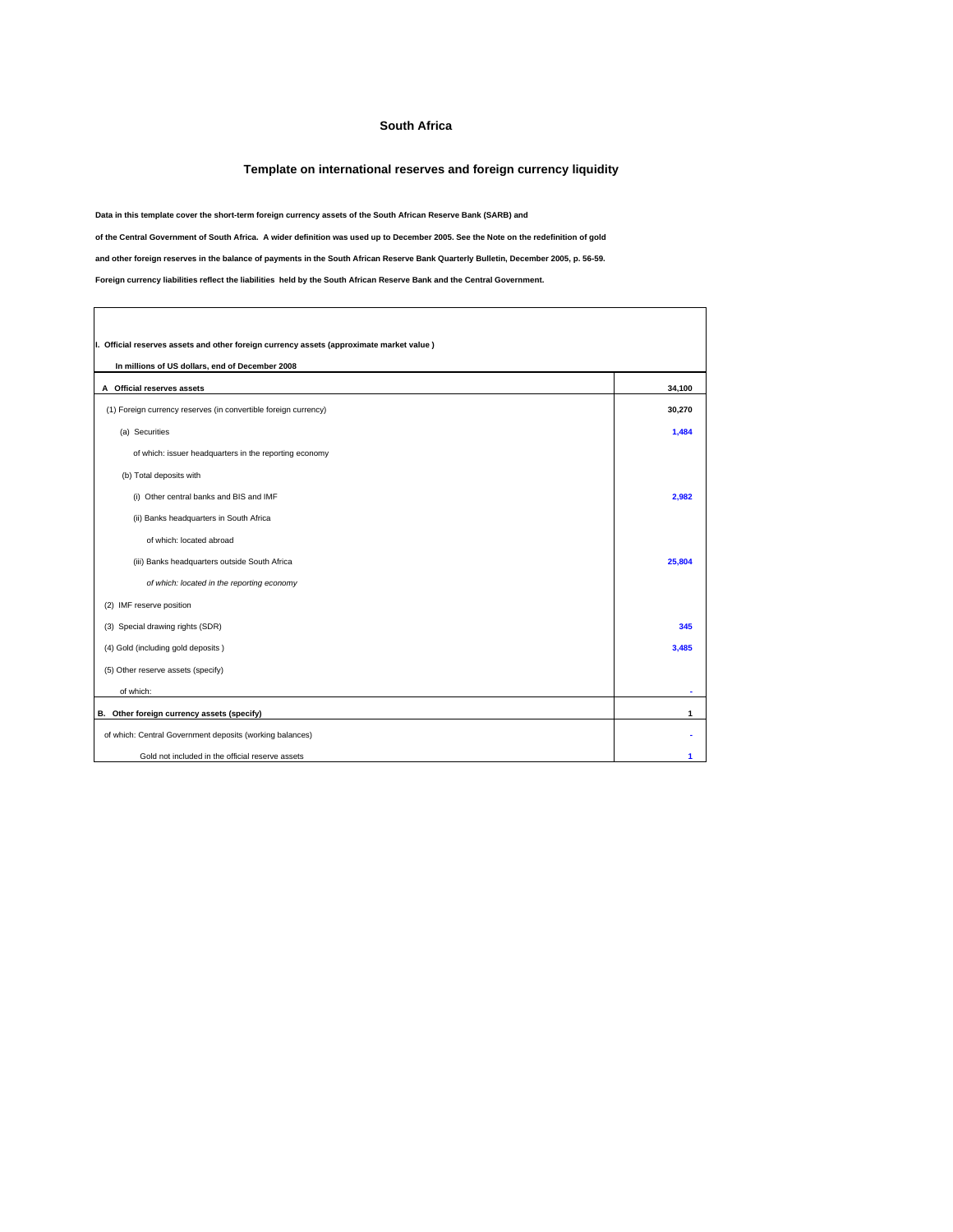| II. Predetermined short term net drains on foreign currency assets (nominal value) p.2<br>In millions of US dollars, end of December 2008                            |                   |               |                                            |                                        |
|----------------------------------------------------------------------------------------------------------------------------------------------------------------------|-------------------|---------------|--------------------------------------------|----------------------------------------|
|                                                                                                                                                                      | Total             |               | Maturity Breakdown(residual maturity)      |                                        |
|                                                                                                                                                                      | Up to one<br>year | Up to 1 month | More than 1<br>month and up to<br>3 months | More than 3 months<br>and up to 1 year |
| 1. Foreign currency loans, securities and deposits                                                                                                                   |                   |               |                                            |                                        |
| of which: SARB                                                                                                                                                       |                   |               |                                            |                                        |
| Outflows (-)<br>Principal                                                                                                                                            | $-649$            | $-649$        |                                            |                                        |
| $(-)$<br>Interest                                                                                                                                                    | -1                |               | $-1$                                       |                                        |
| Inflows $(+)$<br>Principal                                                                                                                                           |                   |               |                                            |                                        |
| Interest<br>$(+)$                                                                                                                                                    |                   |               |                                            |                                        |
| <b>Central Government</b>                                                                                                                                            |                   |               |                                            |                                        |
| Outflows (-)<br>Principal                                                                                                                                            | -960              | $-59$         | $-92$                                      | $-809$                                 |
| $(-)$<br>Interest                                                                                                                                                    | $-615$            | $-14$         | -9                                         | $-593$                                 |
| Inflows $(+)$<br>Principal                                                                                                                                           |                   |               |                                            |                                        |
| $(+)$<br>Interest                                                                                                                                                    |                   |               |                                            |                                        |
|                                                                                                                                                                      |                   |               |                                            |                                        |
| 2. Aggregate short and long positions in forwards and futures in foreign currencies vis-à-vis<br>the domestic currency (including the forward leg of currency swaps) |                   |               |                                            |                                        |
| (a) Short positions (-) (Net per period)                                                                                                                             | -1                | $-1$          |                                            |                                        |
| (b) Long positions (+) (Net per period)                                                                                                                              |                   |               |                                            |                                        |
|                                                                                                                                                                      |                   |               |                                            |                                        |
| 3 Other (specify)                                                                                                                                                    |                   |               |                                            |                                        |
| (a) Other accounts payable (-) (Net per period)                                                                                                                      |                   |               |                                            |                                        |
| Other accounts receivable (+) (Net per period)                                                                                                                       | 14                | 12            |                                            | $\overline{\mathbf{2}}$                |
|                                                                                                                                                                      |                   |               |                                            |                                        |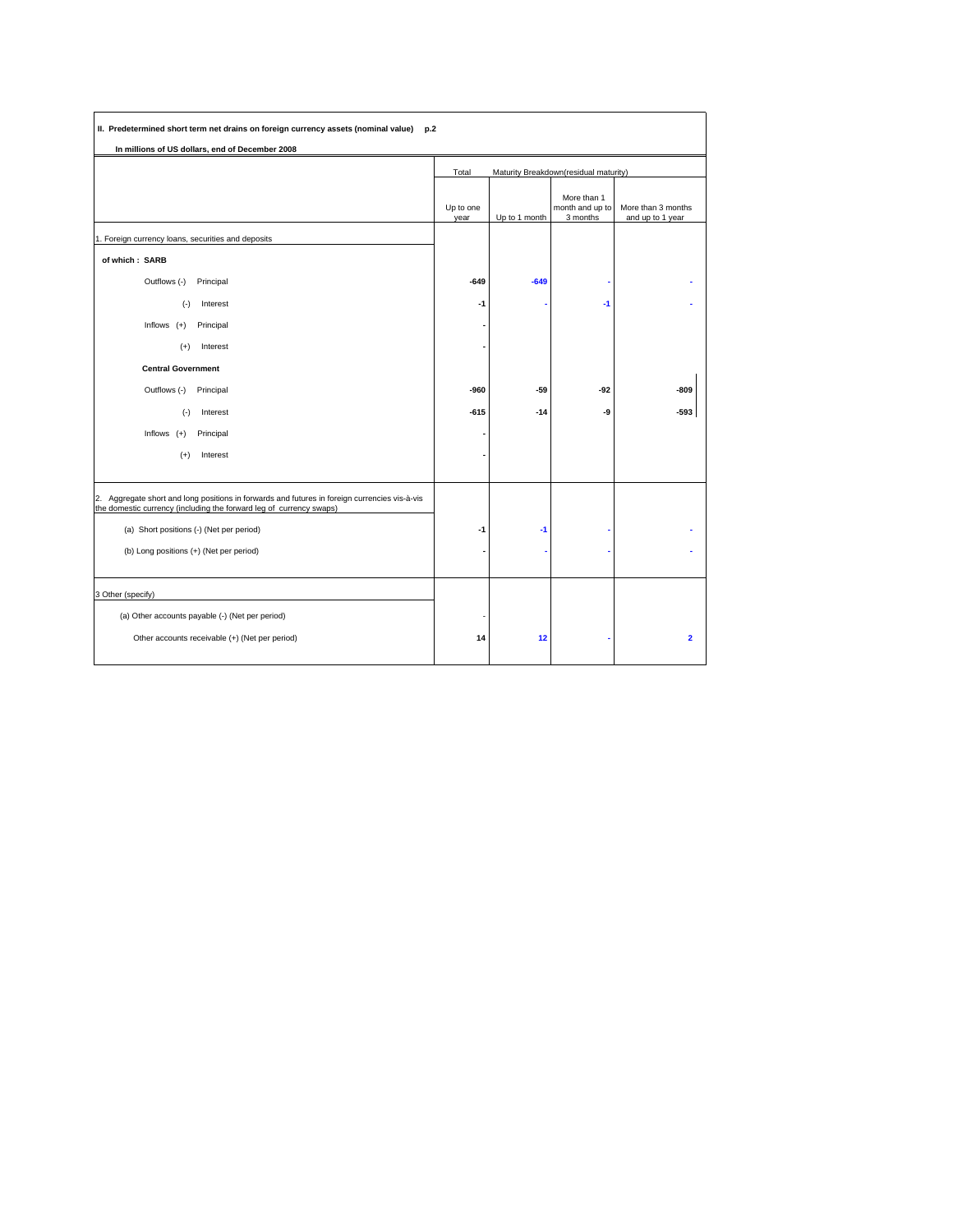| III. Contingent short-term net drains on foreign currency assets (nominal value)            | p.3          |               |                                            |                                        |
|---------------------------------------------------------------------------------------------|--------------|---------------|--------------------------------------------|----------------------------------------|
| In millions of US dollars, end of December 2008                                             |              |               |                                            |                                        |
|                                                                                             | Total        |               | Maturity breakdown (residual maturity)     |                                        |
|                                                                                             | Up to 1 year | Up to 1 month | More than 1<br>month and up to<br>3 months | More than 3 months<br>and up to 1 year |
| 1. Contingent liabilities in foreign currency                                               |              |               |                                            |                                        |
| (a) Collateral guarantees on debt falling due within 1 year                                 |              |               |                                            |                                        |
| (b) Other contingent liabilities                                                            |              |               |                                            |                                        |
| of which: Central Government                                                                |              |               |                                            |                                        |
| Principal                                                                                   | $-668$       | -3            | $-189$                                     | $-476$                                 |
| Interest                                                                                    | $-168$       | -1            | $-59$                                      | $-109$                                 |
|                                                                                             |              |               |                                            |                                        |
| 2. Foreign currency securities issued with embedded options (puttable bonds)                |              |               |                                            |                                        |
| 3. Undrawn, unconditional credit lines provided by                                          |              |               |                                            |                                        |
| (a) other central banks and international organisations                                     |              |               |                                            |                                        |
| $BIS (+)$                                                                                   |              |               |                                            |                                        |
| $IMF (+)$                                                                                   |              |               |                                            |                                        |
| (b) banks and other financial institutions headquartered in South Africa                    |              |               |                                            |                                        |
| (c) banks and other financial institutions headquartered outside South Africa (+)           |              |               |                                            |                                        |
|                                                                                             |              |               |                                            |                                        |
| 4. Aggregate short and long positions of options in foreign vis-à-vis the domestic currency |              |               |                                            |                                        |
| Short positions<br>(a)                                                                      |              |               |                                            |                                        |
| (i) Bought puts                                                                             |              |               |                                            |                                        |
| (ii) Written puts                                                                           |              |               |                                            |                                        |
| (b)<br>Long positions                                                                       |              |               |                                            |                                        |
| (i) Bought puts                                                                             |              |               |                                            |                                        |
| (ii) Written puts                                                                           |              |               |                                            |                                        |
|                                                                                             |              |               |                                            |                                        |